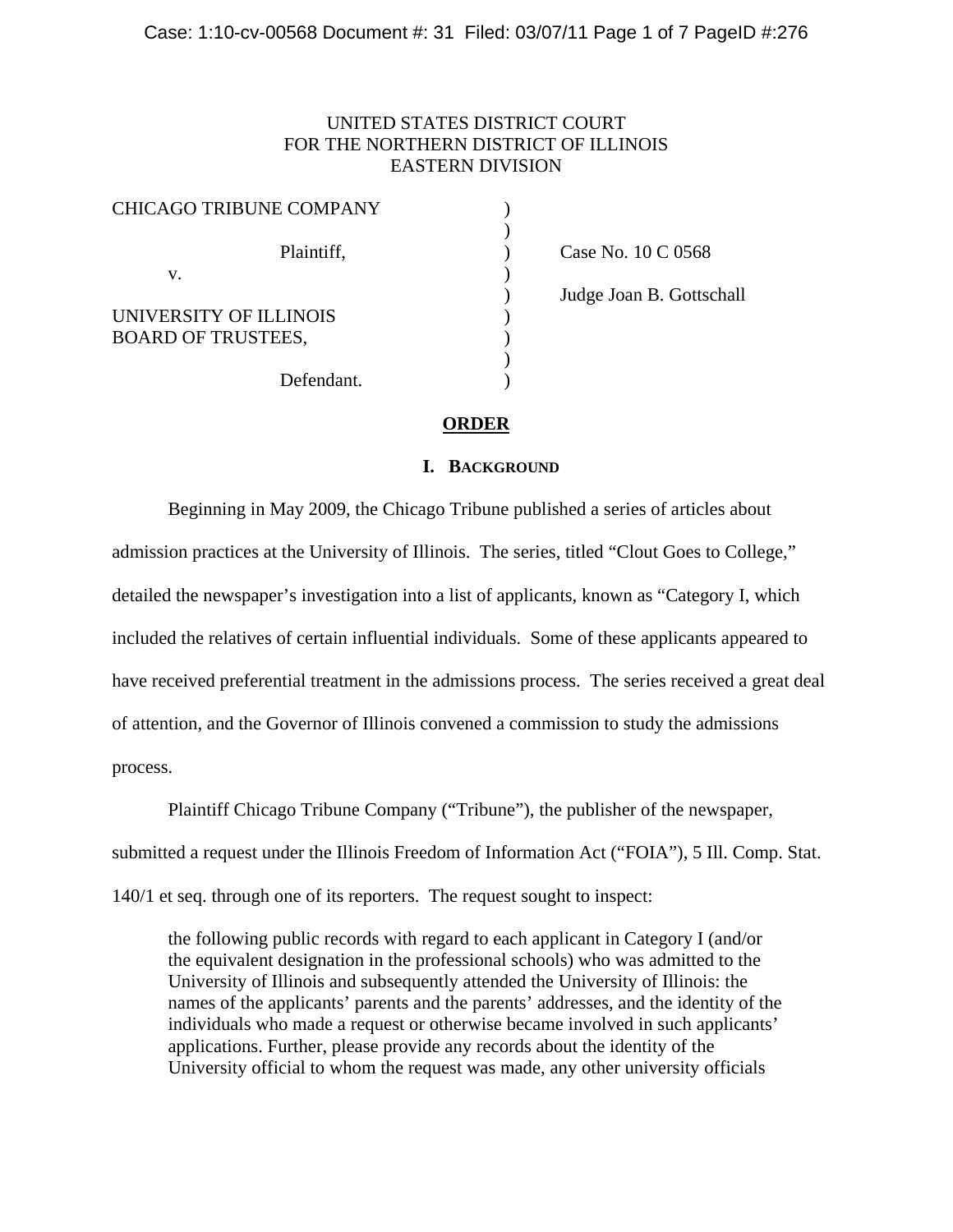# Case: 1:10-cv-00568 Document #: 31 Filed: 03/07/11 Page 2 of 7 PageID #:277

to whom the request was forwarded, and any documents which reflect any changes in the status of the application as a result of that request.

(Compl., Ex. A.)

 Defendant Board of Trustees of the University of Illinois ("University") denied the Tribune's request. FOIA required that the University's denial of the request be made in writing; that the writing specify the exemption authorizing the denial; and that the writing include "a detailed factual basis and a citation to supporting authority." 5 Ill. Comp. Stat. 140/9. In a letter to the Tribune, a University official explained that FOIA provides an exemption from its disclosure requirements for "[i]nformation specifically prohibited from disclosure by federal or State law or rules and regulations adopted under federal or State law." 5 Ill. Comp. Stat.  $140/7(1)(a)$ . The University took the position that a federal law, specifically the Family Education Rights and Privacy Act of 1974 ("FERPA"), 20 U.S.C. § 1232g(b)(1), prohibited the release of the requested information. The letter also concluded that:

In addition, and for your convenience and consideration, I note that based upon the language of your request, we would anticipate that additional exemptions of the Illinois FOIA likely would apply if all the responsive records were gathered and reviewed. For example, we would expect that responsive documents would contain information exempt from disclosure pursuant to several provisions of the Act, including the following: section  $7(1)(b)(i)$  ("files and personal information") maintained with respect to . . . students . . . receiving . . . educational . . . services . . . from . . . public bodies"); section  $7(1)(b)$  (unwarranted invasion of personal privacy); and section 7(1)(f) (drafts/predecisional deliberative communications).

(Compl., Ex. B.)<sup>1</sup> The Tribune wrote a letter to the president of the University seeking to appeal the denial of the request. (Compl., Ex. C.) University President Joseph White responded and reiterated the University's position that FERPA prevented the University from releasing the records.

 $\frac{1}{1}$  Shortly after the University denied the Tribune's request, Section 7(1)(b) of FOIA was amended. However, current law still provides exemptions for "[p]rivate information," 5 Ill. Comp. Stat. 140/7(1)(b), and "[p]ersonal information contained within public records, the disclosure of which would constitute a clearly unwarranted invasion of personal privacy," *id.* § 7(1)(c).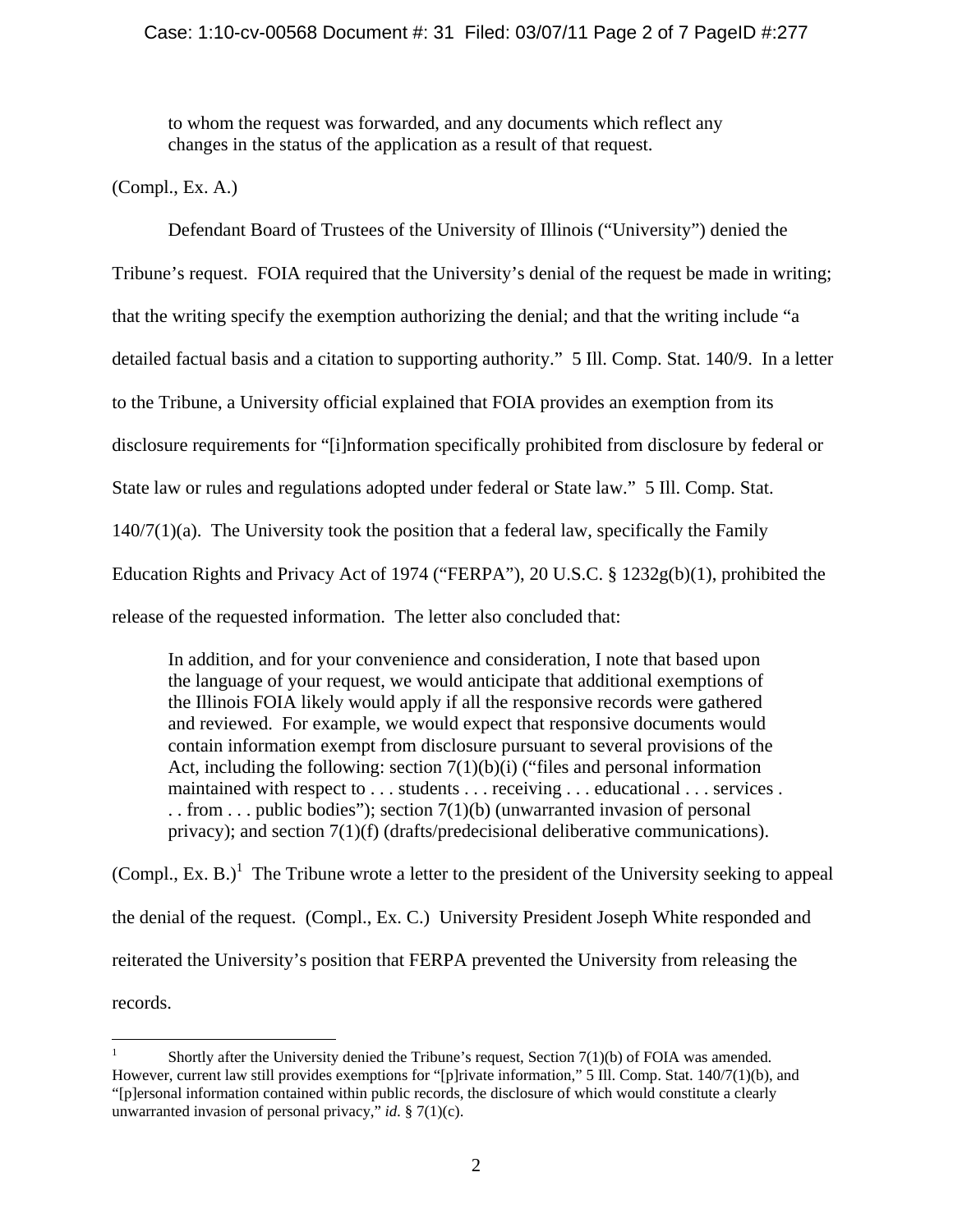#### Case: 1:10-cv-00568 Document #: 31 Filed: 03/07/11 Page 3 of 7 PageID #:278

 On January 27, 2010, the Tribune filed this action for declaratory relief asking the court declare that FERPA does not bar the release of the requested records. The relief sought in this case is quite narrow. Neither party has asked the court to opine generally on the propriety of the Tribune's request. Nor has the court been asked to consider any of the other FOIA exemptions mentioned in the University's letter denying the request. The parties have filed cross-motions for summary judgment. The facts are, essentially, uncontested.

### **II. ANALYSIS**

 Summary judgment is proper "if the movant shows that there is no genuine dispute as to any material fact and the movant is entitled to judgment as a matter of law." Fed. R. Civ. P. 56(a). "The moving party is so entitled if no reasonable fact-finder could return a verdict for the nonmoving party." *Patton v. MFS/Sun Life Fin. Distribs., Inc.*, 480 F.3d 478, 485 (7th Cir. 2007).

 Illinois FOIA provides that "Each public body shall make available to any person for inspection or copying all public records, except as otherwise provided in Section 7 of this Act." 5 Ill. Comp. Stat. 140/3(a). Section 7 of FOIA provides a list of exemptions from the general policy of open access. The first exemption prevents the release of "[i]nformation specifically prohibited from disclosure by federal or State law or rules and regulations implementing federal or state law." 5 Ill. Comp. Stat. 140/7(1)(a). The University relies on the following provision of FERPA in defending its decision to deny the Tribune's request:

No funds shall be made available under any applicable program to any educational agency or institution which has a policy or practice of permitting the release of education records (or personally identifiable information contained therein . . .) of students without the written consent of their parents to any individual, agency, or organization . . . .

20 U.S.C. § 1232g(b)(1).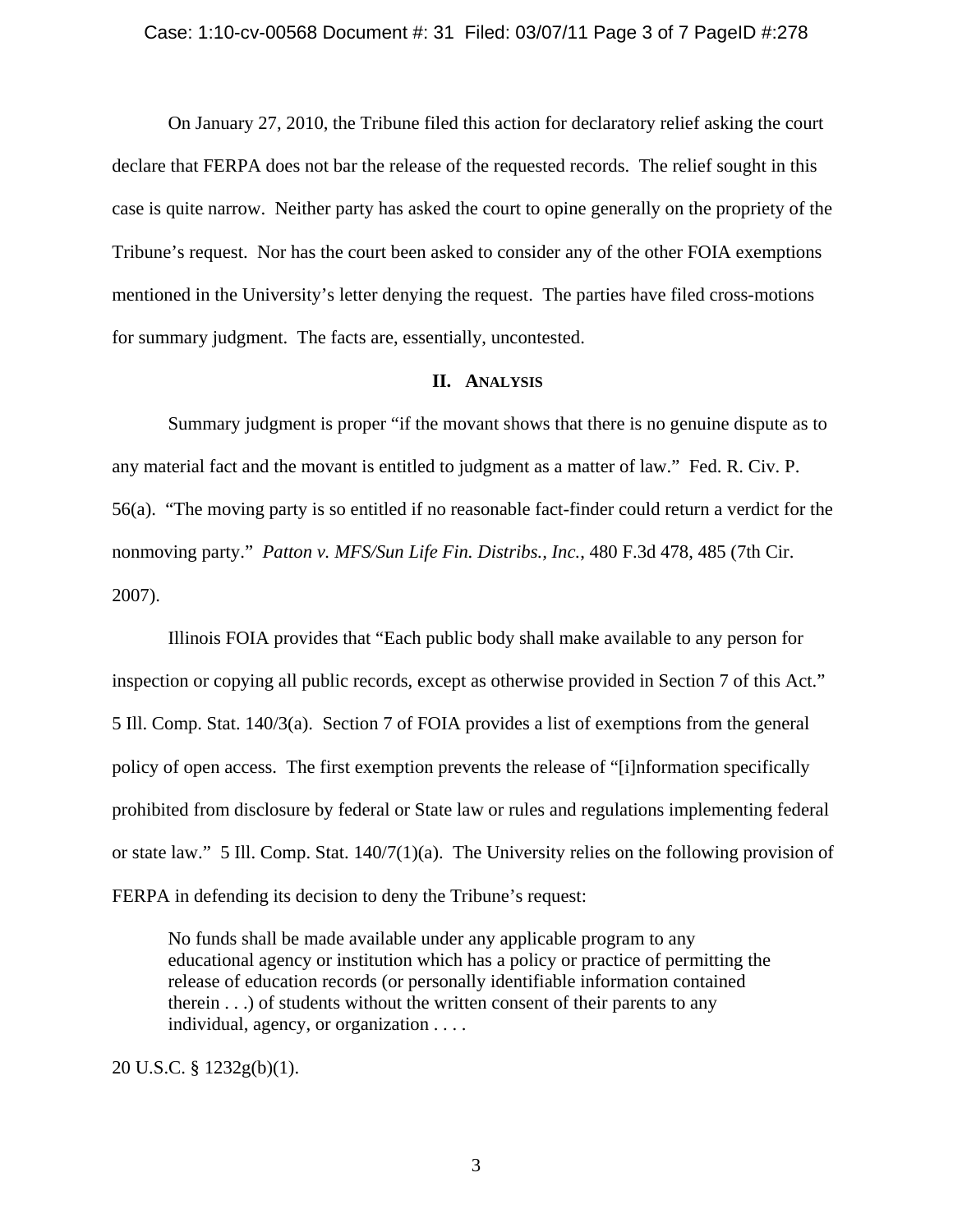#### Case: 1:10-cv-00568 Document #: 31 Filed: 03/07/11 Page 4 of 7 PageID #:279

 The Tribune makes four arguments in support of its motion for summary judgment. First, it contends that the records it has requested are not "education records," but rather records that "pertain to possible misconduct and politically-motivated favoritism by public officials." Second, these are records of applicants to the University, not "students." Third, FERPA does not "prohibit" the release of education records, so the FOIA exemption cited by the university is inapplicable. Fourth, even if FERPA does prevent the release of the requested documents, the Tribune contends that the First Amendment protects the newspaper's access to these important public records. The court agrees with the Tribune's third argument, which is dispositive.

 In construing an Illinois statute, the Illinois Supreme Court directs a court to "ascertain and give effect to the intent of the General Assembly. *Southern Illinoisan v. Illinois Dept. of Public Health*, 844 N.E.2d 1, 14 (Ill. 2006). That "inquiry begins with the plain language of the statute." *Id*. Illinois public policy encourages the free flow of information and open access to official records. *Bowie v. Evanston Cmty. Consol. Sch. Dist. No. 65*, 538 N.E.2d 557, 559 (Ill. 1989). To that end, the Illinois Supreme Court has given FOIA a "liberal construction." *Id*. Although FOIA seeks to protect personal privacy, exceptions to the general rule of disclosure must be construed narrowly. *Id*; *Southern Illinoisan*, 844 N.E.2d at 15.

Section 7(1)(a) of FOIA applies only when a federal or state law "specifically prohibit[s]" a certain disclosure. The ordinary meaning of "prohibit" is "to forbid by authority" or "to prevent from doing something." Webster's Ninth New Collegiate Dicitionary 940 (1985). But FERPA, enacted pursuant to Congress' power under the Spending Clause, does not forbid Illinois officials from taking any action. Rather, FERPA sets conditions on the receipt of federal funds, and it imposes requirements on the Secretary of Education to enforce the spending conditions by withholding funds in appropriate situations. *Gonzaga University v. Does*, 536 U.S.

4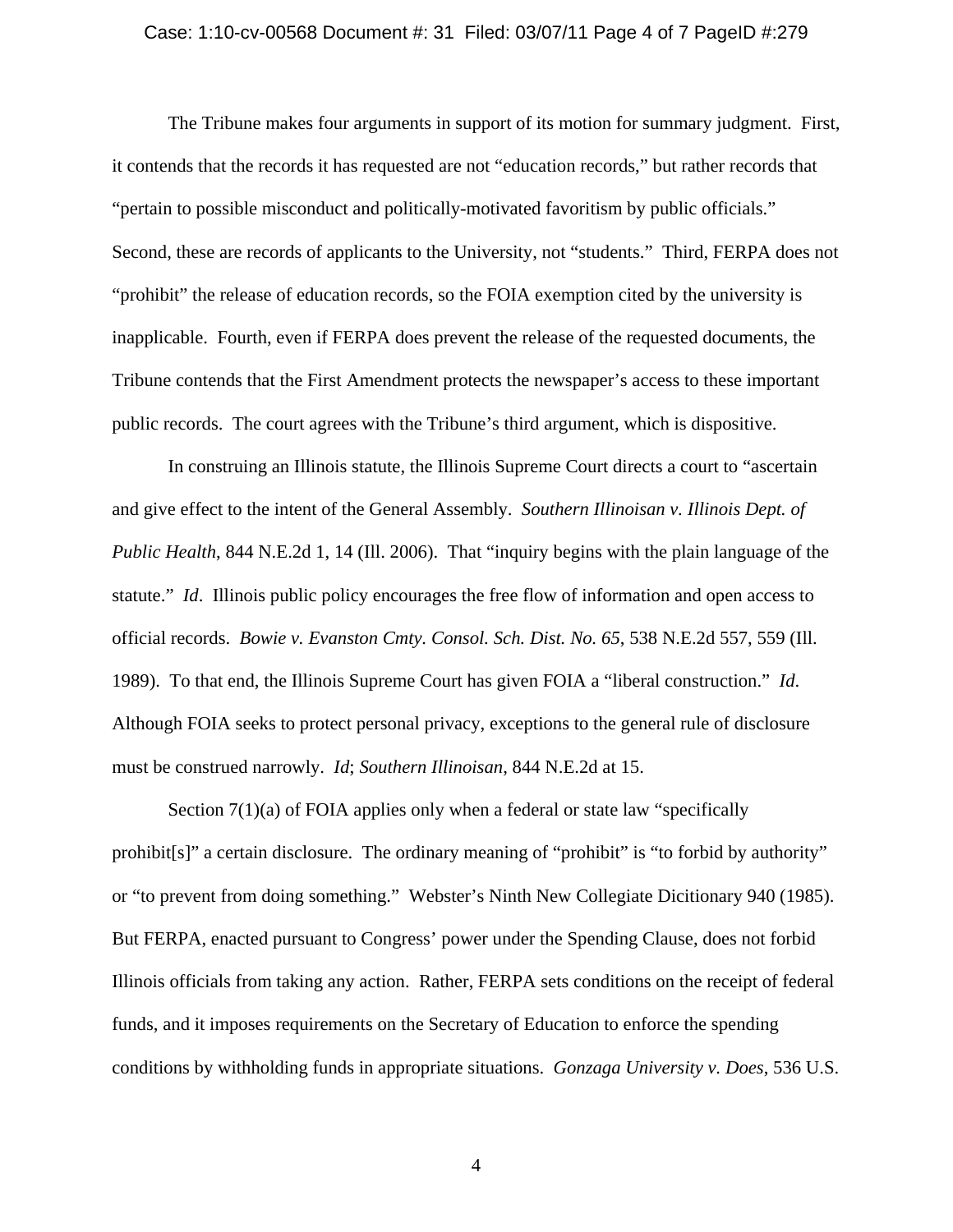#### Case: 1:10-cv-00568 Document #: 31 Filed: 03/07/11 Page 5 of 7 PageID #:280

273, 278-79 (2002). Under the Spending Clause, Congress can set conditions on expenditures, even though it might be powerless to compel a state to comply under the enumerated powers in Article I. *South Dakota v. Dole*, 483 U.S. 203, 206-07 (1987). Illinois could choose to reject federal education money, and the conditions of FERPA along with it, so it cannot be said that FERPA prevents Illinois from doing anything.

 In *United States v. Miami University*, 294 F.3d 797 (6th Cir. 2002), the Sixth Circuit held that the federal government was entitled to an injunction preventing Miami University from releasing certain education records pursuant to a request under Ohio's Freedom of Information Act. The Ohio FOIA contained a exemption, similar to Illinois', for information, "the release of which is prohibited by state or federal law." The Sixth Circuit analogized Spending Clause conditions to contracts between the states and the federal government. Under this theory, the federal government has a right to enforce the state's promise to abide by the conditions of FERPA once it has accepted federal education funds. *Id.* at 809. Even if this court were to accept the Sixth Circuit's reasoning, however, the opinion in *Miami University* included an important caveat: "We limit this conclusion, that the FERPA imposes a binding obligation on schools that accept federal funds, to federal government action to enforce FERPA." *Id.* at 809 n.11.

 The University also cites *Kilbort v. Westrom*, 862 N.E.2d 609 (Ill. App. Ct. 2007), for the proposition that FERPA need not explicitly prohibit the disclosures in order for the Section 7(1)(a) exemption to apply. *Kilbort* concerned a FOIA request to examine ballots and other election materials. The *Kilbort* court concluded that state election law, which directed officials to preserve ballots in a certain manner, barred access to the ballots through FOIA. The law required the election judge to:

5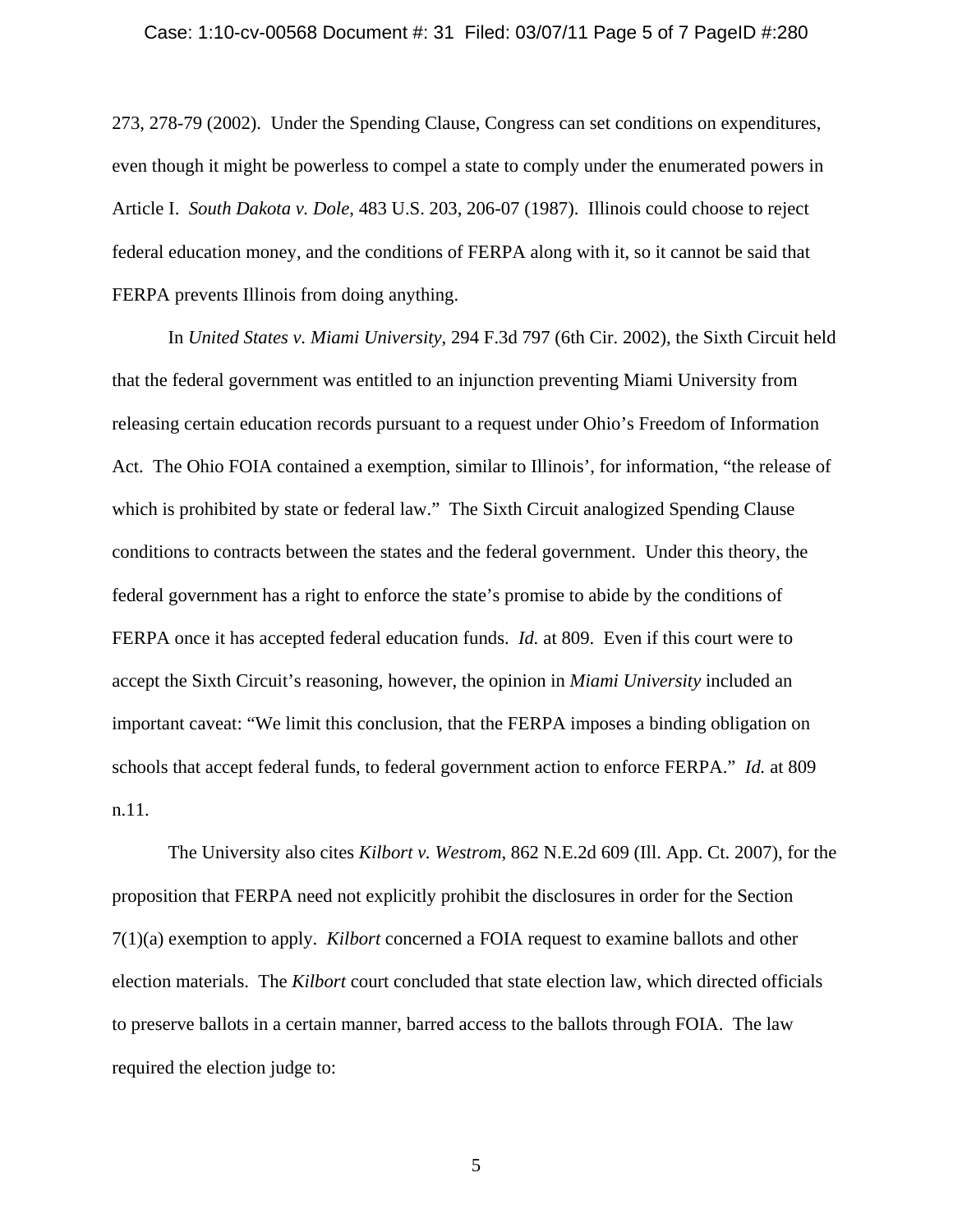[F]old or roll all of the ballots which have been counted by them, . . . securely bind them, lengthwise and in width, with a soft cord . . . and wrap the same with heavy wrapping paper on which the judges of election shall write their signature and seal the package with filament over the signatures and around the package lengthwise and crosswise, . . . and enclose the ballots so wrapped . . . in a secure canvass covering . . . . The precinct judges of election shall elect 2 judges . . . who shall immediately return the ballots, in such sealed canvass covering, to the election authority . . . . Upon receiving the ballots so returned, the election authority shall carefully preserve the ballots for 2 months, subject to their examination in a discovery recount proceeding in accordance with law. . . . At the expiration of that time such election authority shall remove the same from original package and shall destroy the same, together with all unused ballots returned from the polling places. If any contest of election is pending at such time in which such ballots may be required as evidence, and such election authority has notice thereof the same shall not be destroyed until after such contest is finally determined.

*Id.* at 613-14 (quoting 10 Ill. Comp. Stat. 5/17-20). Although the election code did not specifically state that disclosure was prohibited under FOIA, the law directed state officials to handle the ballots in a manner which would not have been consistent with permitting inspections under FOIA. *Id.* at 614-15. *Kilbort*, decided by an appellate court, is not binding here but, in any event, can be distinguished. Unlike the state election code, FERPA does not impose any requirement on state officials. The state has the option to choose whether or not to accept FERPA's conditions.

 The court's decision in this case is a narrow one. As explained above, the University has identified other provisions of FOIA which may prevent the disclosure of portions of the records requested by the University. The court does not intend to discount the potential privacy interests implicated by the Tribune's request. The only question presented by this lawsuit is whether FERPA "specifically prohibits" the requested disclosure. The court must follow the command of the Illinois Supreme Court to construe the exemptions to FOIA narrowly. FERPA does not specifically prohibit Illinois from doing anything, so the University may not use the federal law as authority to withhold the records pursuant to 5 Ill. Comp. Stat.  $140/7(1)(a)$ .

6